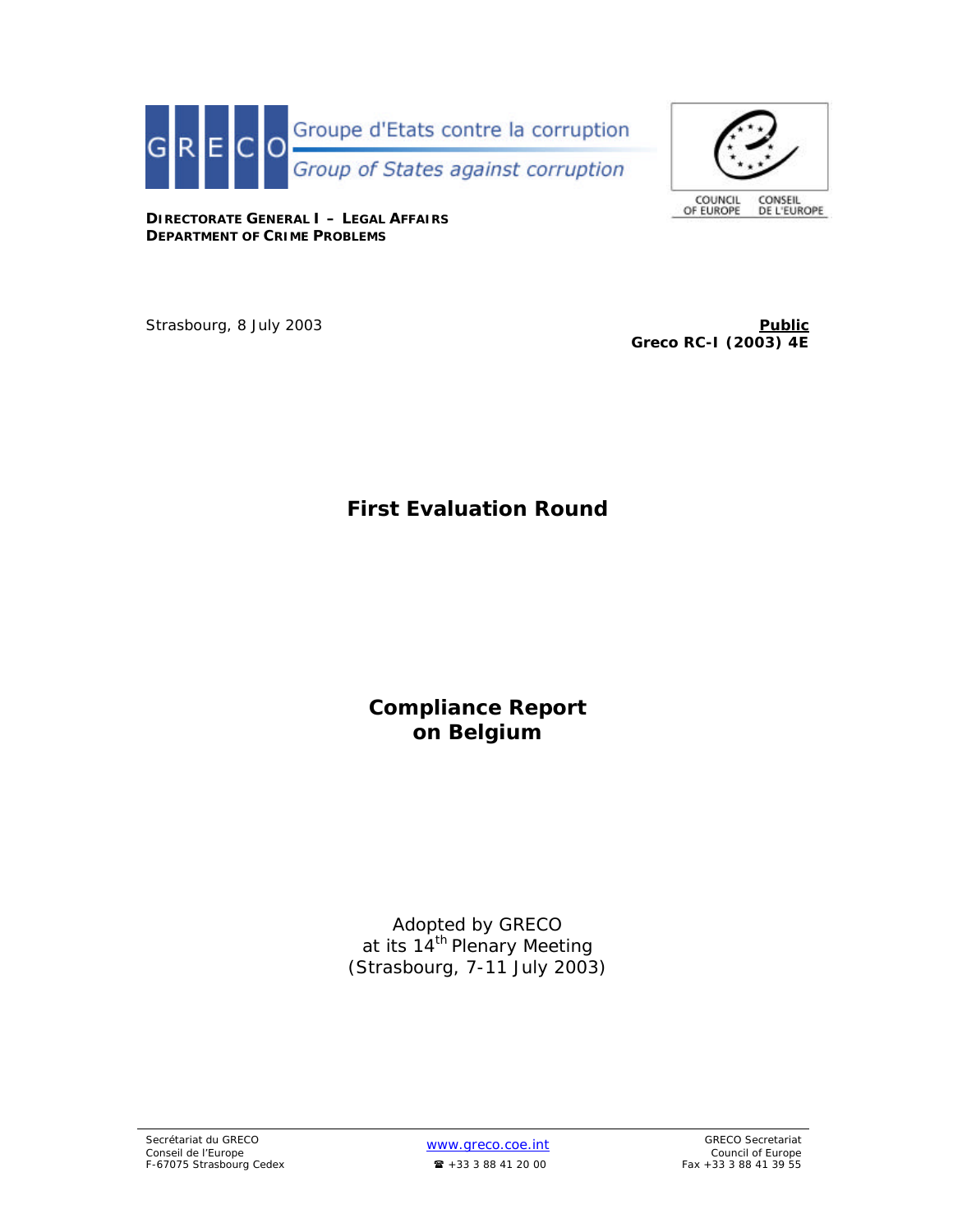## **I. INTRODUCTION**

- 1. GRECO adopted the First Round Evaluation Report on Belgium at its 4<sup>th</sup> Plenary Meeting (12-15 December 2000). This report (Greco Eval I Rep (2000) 1) was made public by GRECO following authorisation by the Belgium a authorities on 3 January 2001.
- 2. In accordance with Rule 30.2 of GRECO's Rules of Procedure, the Belgian authorities submitted their Situation Report on the measures taken to follow up the recommendations on 11 March 2003.
- 3. At its 13th Plenary Meeting (24-28 March 2003) GRECO selected Bulgaria and France to appoint Rapporteurs for the compliance procedure, in accordance with Rule 31.1 of its Rules of Procedure. The Rapporteurs appointed were Mr Georgi Rupchev for Bulgaria and Mr Franck Zientara for France. The GRECO Secretariat assisted the Rapporteurs in drafting the Compliance Report.
- 4. In accordance with Rule 31.7 of its Rules of Procedure, GRECO examined, debated and adopted the Compliance Report at its 14th Plenary Meeting (7-11 July 2003).
- 5. According to Rule 15, paragraph 6, of GRECO's Statute and Rule 30.2 of the Rules of Procedure, the purpose of the Compliance Report is to evaluate the measures taken by the Belgian authorities and, as far as possible, their effectiveness from the point of view of compliance with the recommendations contained in the Evaluation Report.

# **II. ANALYSIS**

6. It is recalled that in its Evaluation Report, GRECO made 14 recommendations to Belgium. Compliance with those recommendations is examined below. GRECO has also noted with interest other information submitted by Belgium on the measures taken following the observations in the Evaluation Report.

## **Recommendation i.**

- 7. *GRECO recommended to ensure, in the context of the financing of political parties, that effective cooperation between external auditors and the specialised service of the judicial police and/or the competent prosecutors' offices exist.*
- 8. The Belgian authorities have began by stressing that the agencies referred to in recommendation i. perform different functions. In accordance with the Act on political parties, the external auditors ("réviseurs d'entreprise") are responsible for drafting an annual report on the accounts of political parties which is sent to the Minister of Finance and the Parliamentary Committee on Control of Electoral Spending. They are bound by professional confidentiality but, like all other Belgian citizens, have a duty to report any offence they have witnessed. The principal task of the federal police, on the other hand, is to investigate offences under the supervision of the judicial authorities.
- 9. The Belgian authorities have stated that there was nothing to suggest that there was not effective cooperation between external auditors and the police. They added that no complaints had been made in this respect. The auditors reported one case of corruption to the judicial authorities since the Act on the financing of political parties came into force (4 July 1989).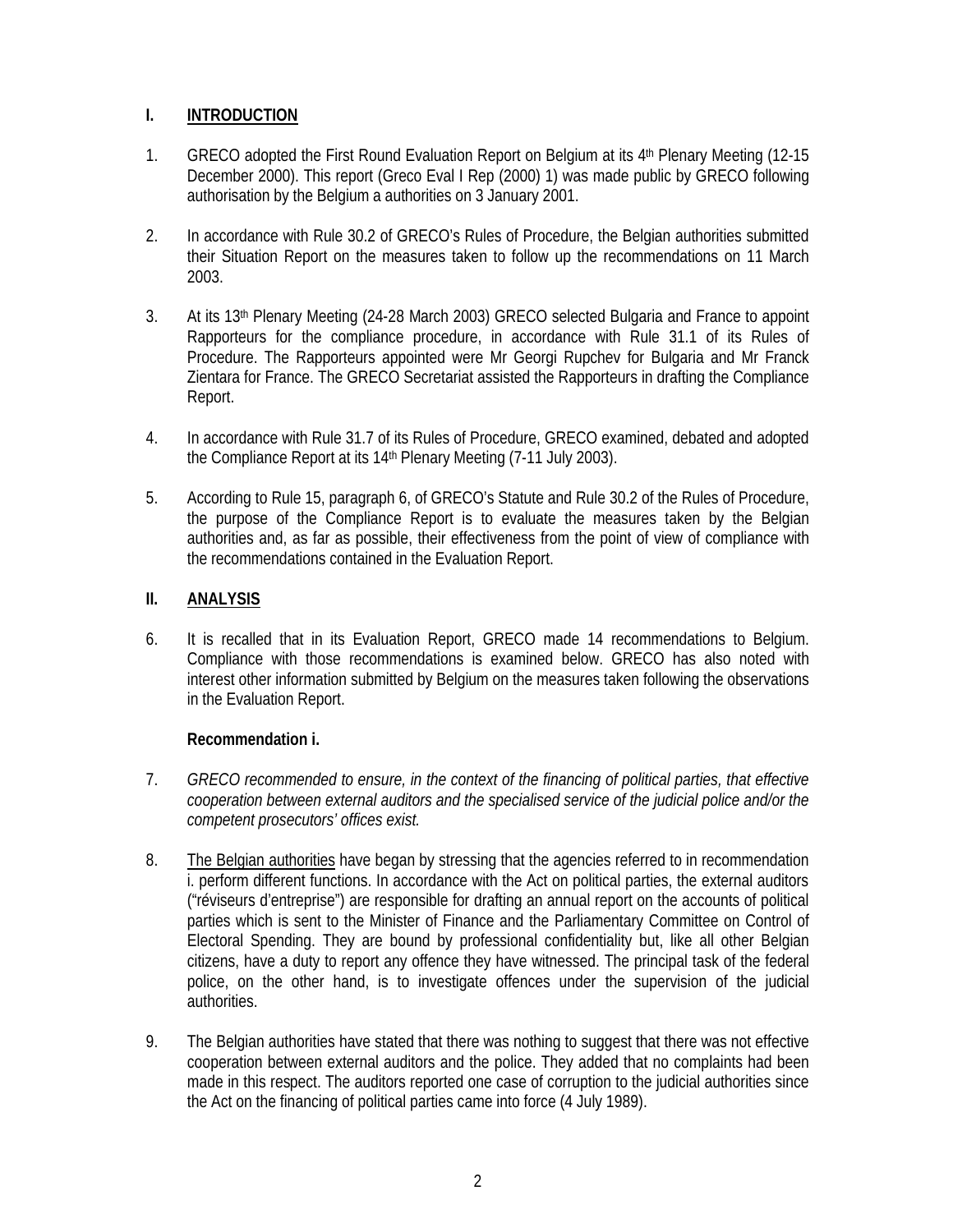- 10. GRECO noted the relevant remarks of the Belgian authorities as to the (different) functions performed by the auditors and the police. Furthermore, the Evaluation Report on Belgium already contains information on the tasks of the police and prosecution services specialising in combating corruption (paragraphs 19 to 25) and the external auditors (paragraph 40). In its recommendation GRECO asked the Belgian authorities to ensure that there was cooperation/coordination (paragraph 40) between these services so that the detection of problems of corruption in connection with the funding of political parties might be facilitated. In these circumstances, GRECO noted the statement that there is nothing to suggest that there is not effective cooperation between external auditors and the police and that no complaint has been made in this connection.
- 11. GRECO took note of the information provided and concluded that recommendation i. has been implemented satisfactorily.

#### **Recommendation ii.**

- 12. *GRECO recommended to ensure that steps are taken with regard to the recruitment of O.C.R.C. personnel so as to permit persons having training or a specialisation useful to the service to be recruited, whilst making sure that staff mobility within the judicial police is not detrimental to the sound operation of the service.*
- 13. The Belgian authorities have pointed out that since the 1998 reform which brought the various police forces together in a single entity (federal police), all federal police officers have had the same status and consequently been subject to the same conditions of recruitment and mobility. They have also indicated that legislative provisions provide that specialised personnel may be recruited to the police thus enabling the specific requirements of specialised services to be catered for. In this connection, the Belgian authorities have cited the example of accountants, engineers and other professionals who become full members of specialised police services, including the O.C.R.C., when they are posted to them. More particularly with respect to the O.C.R.C., the specialised investigators include, *inter alia*, 11 criminologists, 4 engineers, 1 graduate in topography and one civil engineering graduate
- 14. GRECO took note of the information provided and concluded that recommendation ii. has been implemented satisfactorily.

## **Recommendation iii.**

- 15. *GRECO recommended bringing the O.C.R.C. up to its statutory strength and carrying out, as part of the current restructuring of the police and taking into account the efficiency that can be gained through a better organisation and management of staff, an appraisal of the medium-term needs of the service in terms of personnel, in order in particular to enable it fully to discharge its task of detecting acts of corruption. Moreover, also concerning the detection of acts of corruption, it would be desirable to ensure that the O.C.R.C. and the service in charge of supervising public tenders as well as other police forces when starting investigation of corruption matters exchange information effectively.*
- 16. The Belgian authorities have stated the following: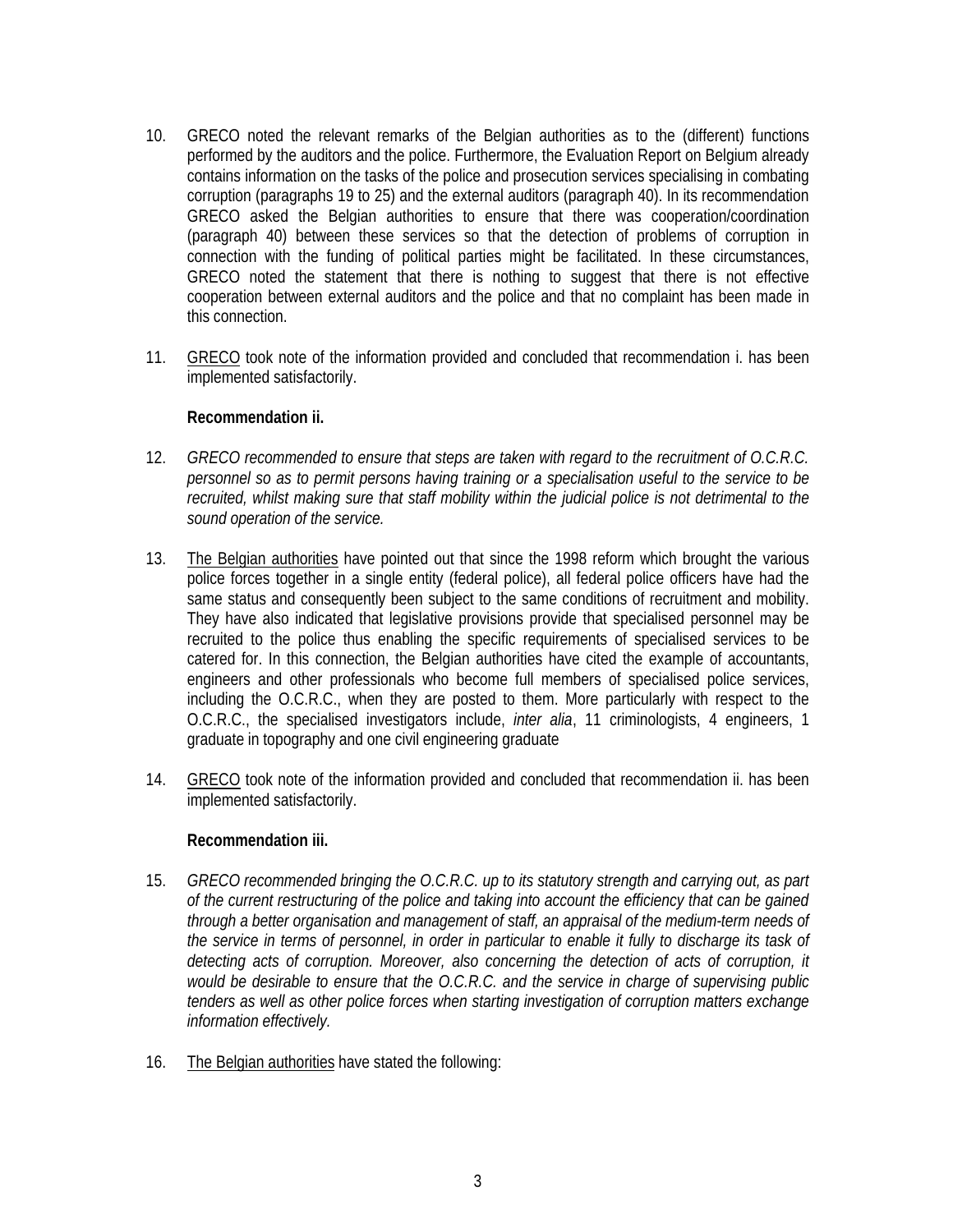- $\triangleright$  With respect to bringing the O.C.R.C. up to strength, the operational force of the Office was already at 90% strength: 1 head of service, 20 superintendents and 38 (of a planned total of 40) chief inspectors, as well as administrative employees, were at present working in the O.C.R.C. This was the highest percentage of superintendents posted to a service anywhere in the federal police.
- $\triangleright$  As regards exchange of information between the O.C.R.C. and the services in charge of public tenders, it had to be emphasised that the latter were in the process of reorganisation. As part of the restructuring of those services, particular attention would be given (probably by the new government resulting from the general election of 18 May 2003) to the quality of information exchange between those services and the O.C.R.C.
- $\triangleright$  As for exchange of information between the O.C.R.C. and other police services, a ministerial memorandum of February 2002 stipulated that the federal police should be responsible for investigating corruption cases. That meant that in practice such cases would be examined by the specialised federal police service, namely the O.C.R.C. Furthermore, both levels of police (federal and local) were now using a single computerised system in which they stored their respective information. In addition, a database, known as "corrupdoc" was being compiled by the O.C.R.C.: it already contained all O.C.R.C. cases and the corruption cases district judicial services transmitted to the Office were gradually being entered.
- 17. GRECO took note of the information provided and concluded that recommendation iii. has been implemented satisfactorily.

## **Recommendation iv.**

- 18. *GRECO recommended making the necessary investment so as to enable access to essential private sources of information and considering the rapid implementation of legal provisions related to the police enabling access to internal databases.*
- 19. The Belgian authorities have stated that the necessary investment had been made to enable all members of the federal police to have "centralised" access to a number of sources of private (of the Dunn and Bradstreet variety) and public information (for example, the national register of natural persons). The project was in its final phase and all that remained was for contracts to be awarded. As for the O.C.R.C., it had direct or indirect access to public sources of information and the private EURO-DB database (a legal and commercial database of the Dunn and Bradstreet variety).
- 20. GRECO took note of the information provided and concluded that recommendation iv. has been implemented satisfactorily.

## **Recommendation v.**

- 21. *GRECO recommended making the necessary legislative changes so as to permit the use of procedural means which are lacking at present (telephone-tapping in corruption cases and machinery for value based seizure).*
- 22. The Belgian authorities have mentioned: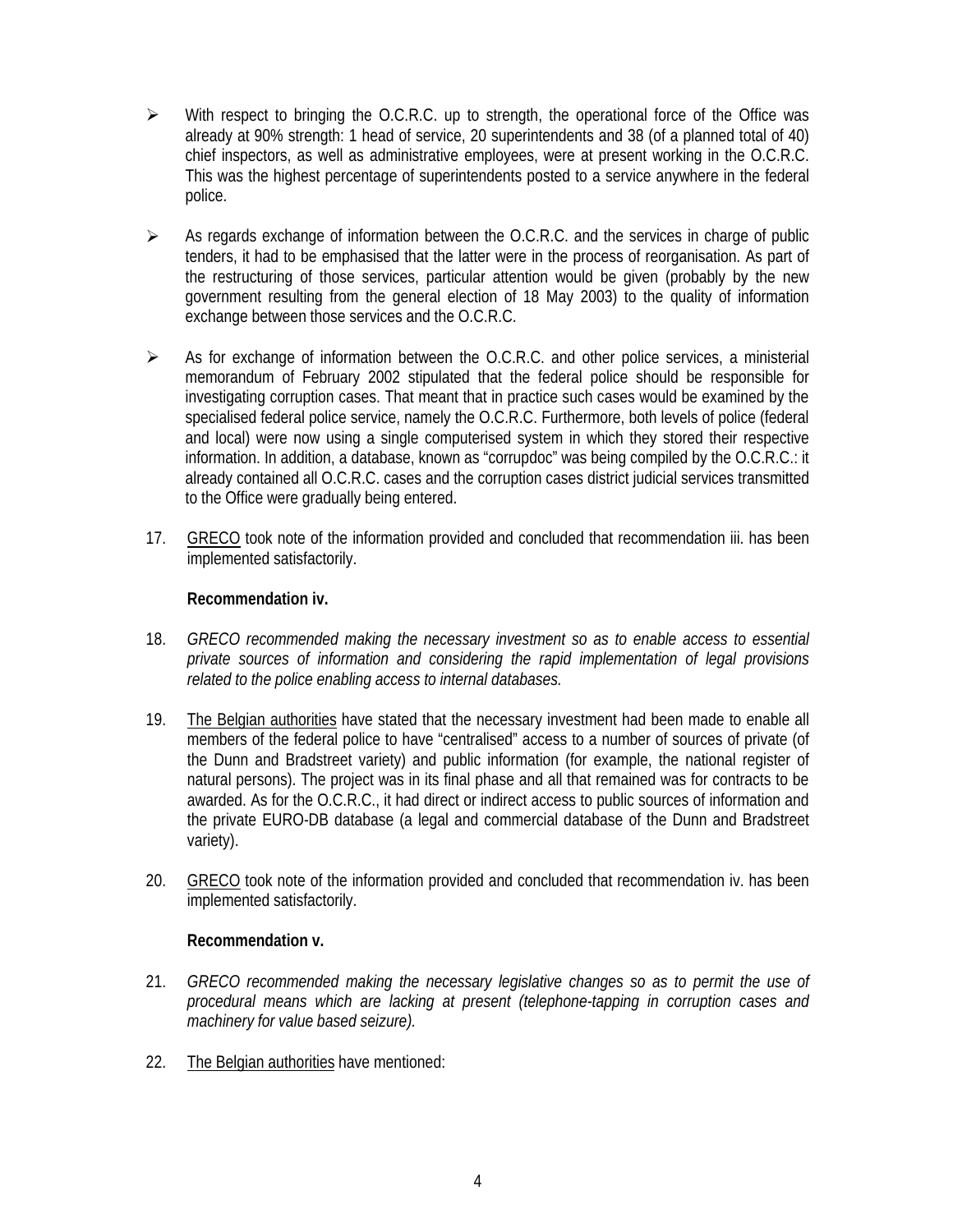- $\triangleright$  With respect to telephone-tapping in corruption cases, an Act passed on 29 November 2001 and published in the *Moniteur belge* on 23 February 2002 had amended Article 90 of the Criminal Investigation Code and now made it possible to use telephone-tapping in corruption cases in both the public and private sectors.
- ÿ As regards value-based seizure, an Act passed on 19 December 2002, published in the *Moniteur belge* on 14 February 2003, "extended the possibilities for seizure and confiscation in criminal cases". It particular, it provides for value-based seizure to preserve evidence and property where the pecuniary benefit deriving from an offence can no longer be identified in the assets of the (presumed) offender. It had already been possible for the courts to order value-based seizure.
- 23. GRECO took note of the information provided and concluded that recommendation v. has been implemented satisfactorily.

## **Recommendation vi.**

- 24. *GRECO recommended carrying out an in-depth study into whether it is necessary to have specific legislation to govern inquiry techniques, such as pseudo purchase, infiltration, controlled delivery, observation and the use of informants and collaborators.*
- 25. The Belgian authorities have mentioned the "Act on special search methods and other investigatory methods" passed on 6 January 2003, published on 12 May 2003 et entered into force on the following 22 May. Most of the methods set out in the new Act were already being applied in practice on the basis of two ministerial memoranda. The purpose of the January 2003 Act was therefore to put in place legal safeguards both for those subject to such methods and for the police officers called upon to apply them, under constant supervision by the judiciary. It deals, in particular, with three methods - observation, infiltration and the use of informers - and lays the foundations for the techniques applied in the framework of these methods (pseudo-purchase, flash-roll, frontstore, purchasing information, etc). It also deals with certain related methods: discreet visual surveillance, direct tapping, interception of mail, deferred intervention and the collection of information on bank accounts and bank transactions.
- 26. As for the question of collaborators of justice, the Belgian authorities have stated that a Draft Law "introducing the informer system" was submitted to the Belgian Chamber of Representatives on 10 August 2001. It proposes in particular to establish a legal framework on the subject. The Belgian Parliament had not examined this draft law so far.
- 27. GRECO considered that the Belgian authorities have gone far beyond the "in-depth study" called for in the recommendation - on the need to establish a full legislative framework on the special means of investigation called for in recommendation vi. Through the January 2003 Act, they have created such a legislative framework and have clearly set out the specific criteria for application. As for informers and other collaborators, GRECO considered that such a "study" has been undertaken several times since studies have been conducted and laws drafted. Those draft laws have not yet been examined by the legislator, however. GRECO considered that Belgium might provide further information on developments with respect to informers and other collaborators.
- 28. GRECO took note of the information provided and concluded that recommendation vi. has been implemented satisfactorily.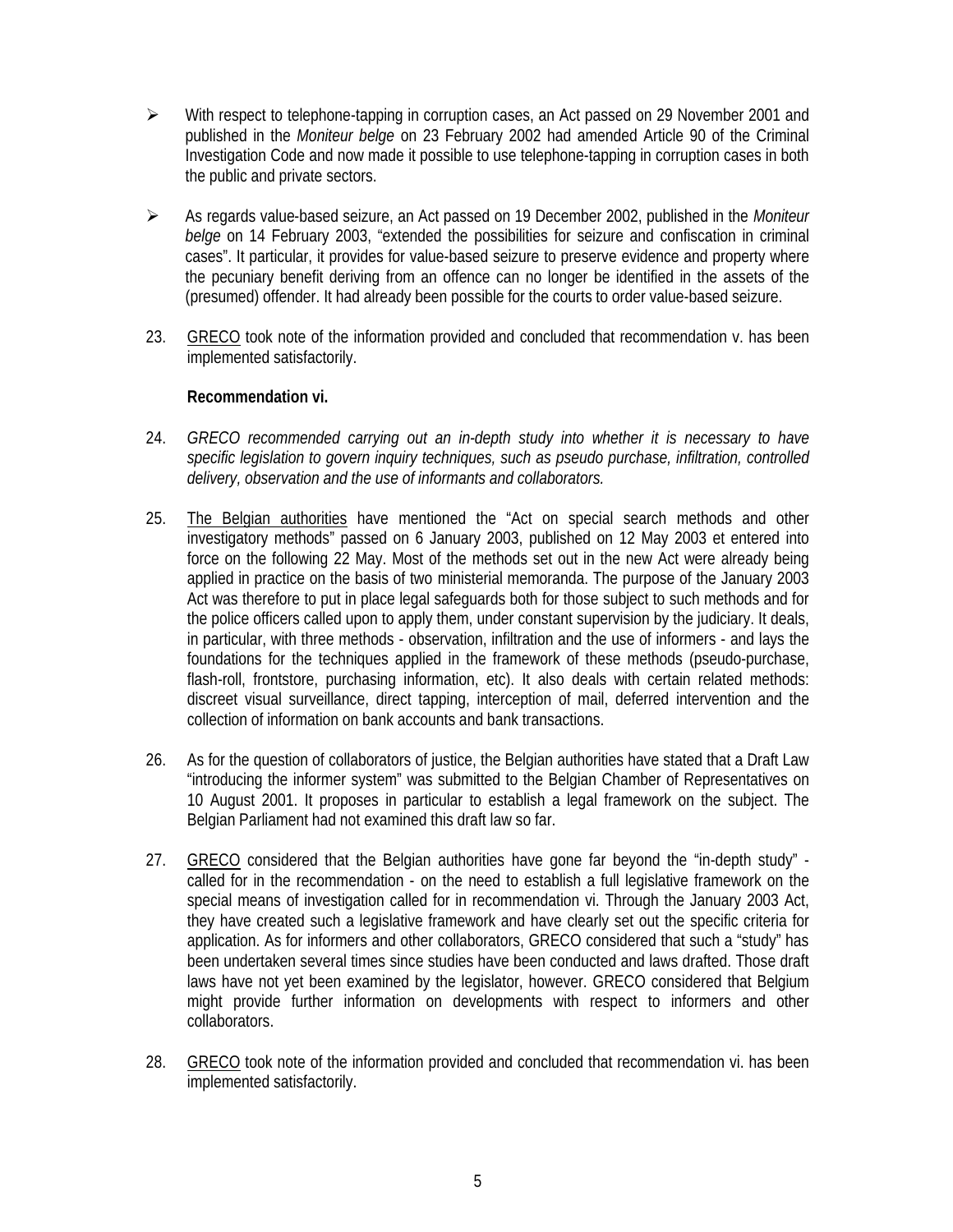## **Recommendation vii.**

- 29. *GRECO recommended adopting measures to enable witness protection to be developed.*
- 30. The Belgian authorities have mentioned the following Acts passed on the subject:
- $\triangleright$  Act on the anonymity of witnesses, passed on 8 April 2002 and published on 31 May 2002. It sets out, *inter alia*, the circumstances in which the courts may decide to omit certain information regarding the identity of a witness (partial anonymity) or, in certain exceptional circumstances, grant (total) anonymity. A Royal Decree on the examination of anonymous witnesses was in preparation.
- $\triangleright$  Act on the rules concerning the protection of witnesses and other provisions, passed on 7 July 2002 and published on 10 August 2002. It introduced the criteria according to which a Committee for the Protection of Witnesses may grant protection to any person "endangered by statements made or to be made in the context of a criminal case (…)", their family members and other relations, and sets out the special protection measures that may be granted.
- $\triangleright$  Act on taking statements using audiovisual media, passed on 2 August 2002 and published on 19 September 2002. This deals with two different ways of taking statements: (1) distance examination (for example, by video-conferencing or closed-circuit television; (2) audiovisual and audio recording of the examination.
- 31. GRECO took note of the information provided and concluded that recommendation vii. has been implemented satisfactorily.

## **Recommendation viii.**

- 32. *GRECO recommended studying possibilities of increasing the number of prosecutors in the prosecution service and the number of investigating judges.*
- 33. The Belgian authorities have stated that undermanning in the judiciary (prosecutors and investigating judges) concerned only the Brussels Court of Appeal and was in particular the result of linguistic problems and the difficulty of finding enough candidates who satisfy the conditions of appointment laid down. A new Act passed on 18 July 2002 and published on 22 August 2002 had amended a 1935 Act on the use of languages in judicial proceedings. It distinguishes between the posts requiring "in-depth" knowledge of the candidate's other language and those requiring "adequate" knowledge (in the latter case, only passive written knowledge of the other language is required). This would make it possible in the relatively near future to increase the number of candidates for posts for which "adequate" knowledge of the other language is required. According to the information the Belgian authorities have provided, the number of judges working in the Brussels Court of Appeal should increase as follows: prosecution services, 92 (at present) + 34 = 126; judges hearing cases, 105 (at present)  $+51 = 156$ .
- 34. GRECO took note of the information provided and concluded that recommendation viii. has been implemented satisfactorily.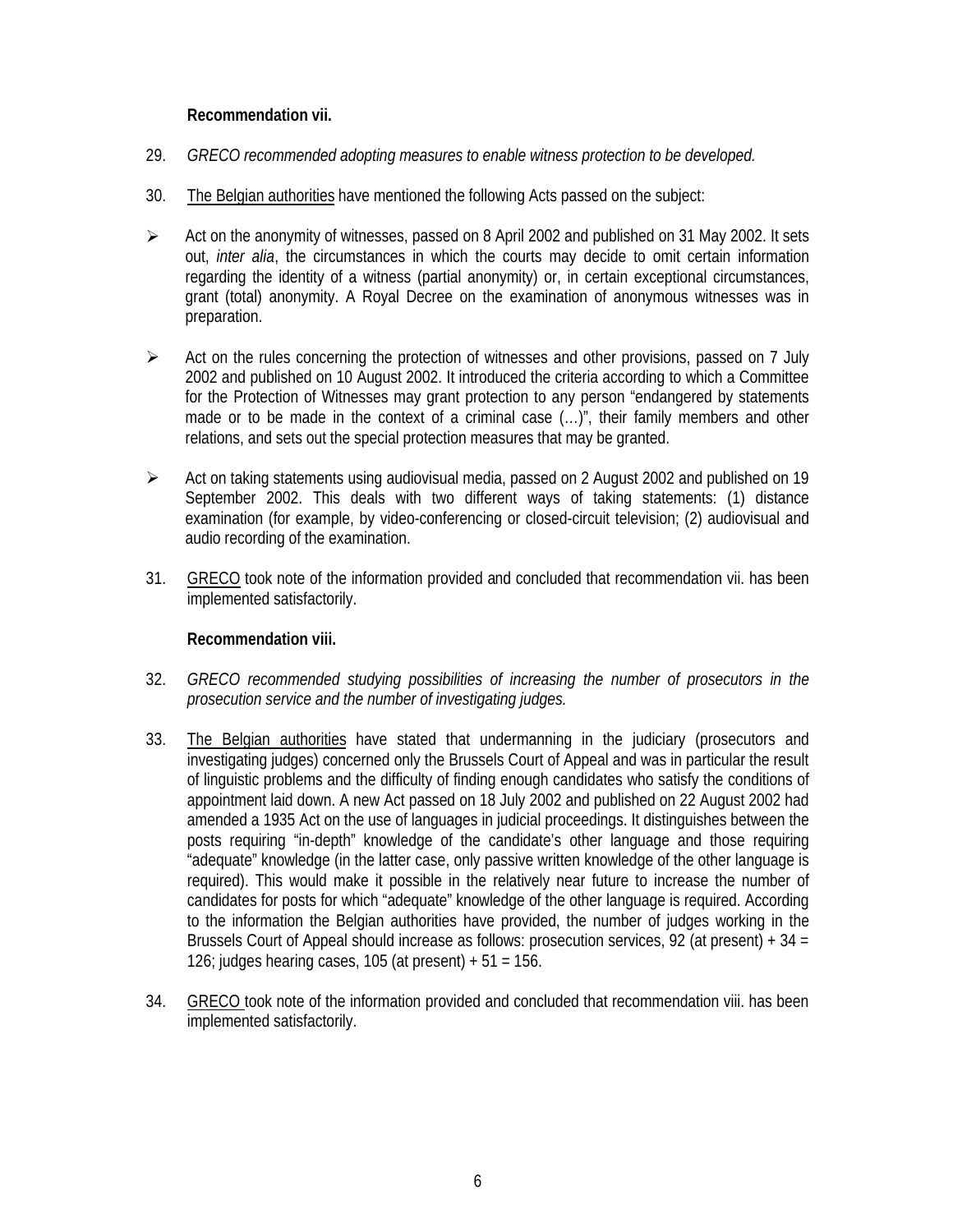#### **Recommendations ix. and x.**

- 35. *GRECO recommended raising the level of specialisation in corruption cases of some investigating judges and judges hearing cases. GRECO also recommended increasing training given to investigating judges and judges hearing cases on the handling of cases of economic crime, including corruption cases.*
- 36. In accordance with paragraphs 63 and 66 of the Evaluation Report, these two recommendations are closely interlinked; their implementation may therefore be examined jointly.
- 37. The Belgian authorities have stated as follows:
- $\triangleright$  Judges may undergo in-service training on economic and financial crime which includes the study of corruption-related offences. As a general rule, such training is not compulsory. Conversely, the training of future investigating judges (who need to obtain a specific qualification through specific training) and trainee judges includes compulsory attendance at a certain number of hours of training that includes economic and financial crime.
- $\triangleright$  These training programmes are offered by the Ministry of Justice and are updated every year according to changes in legislation and case-law. The trainers are practitioners - judges or lawyers - and university lecturers. Furthermore, with respect to prosecutors, the Board of Prosecutors has developed a network of judges specialising in subjects such as serious and organised crime who exchange their experiences at very frequent meetings. There is also a similar network on economic, financial and fiscal crime, including corruption cases.
- $\triangleright$  With respect to corruption, training is centred on the analysis of the legislation on corruption and the related offences (including the legislation governing public tenders), the functioning of the O.C.R.C. and the management of investigations of economic and financial cases, including corruption. As these subjects are comparatively "stable", such courses are not held every year. The next one will be held on 12 May 2004 and will be specifically for prosecutors and judges hearing cases who specialise in economic and financial cases.
- $\triangleright$  No figures are available on the rate of attendance of such specific courses. However, some 80 judges attended the course on economic and financial crime (which took place in 2001-2002).
- $\triangleright$  In order to ensure that corruption-related cases are properly dealt with, the Board of Prosecutors has issued instructions to the effect that such cases should be entrusted to the "economic and financial" section of each prosecutor's office.
- 38. GRECO took note of the information provided and concluded that recommendations ix. and x. have been satisfactorily implemented.

## **Recommendation xi.**

- 39. *GRECO recommended that the desirability of a campaign to make the public aware of the existence of the Board of Mediators be examined.*
- 40. The Belgian authorities have stated that the Board of Mediators frequently organised seminars and information campaigns in the mass media (the newspaper *Le Soir*, for example) and maintained columns. It also had a Website.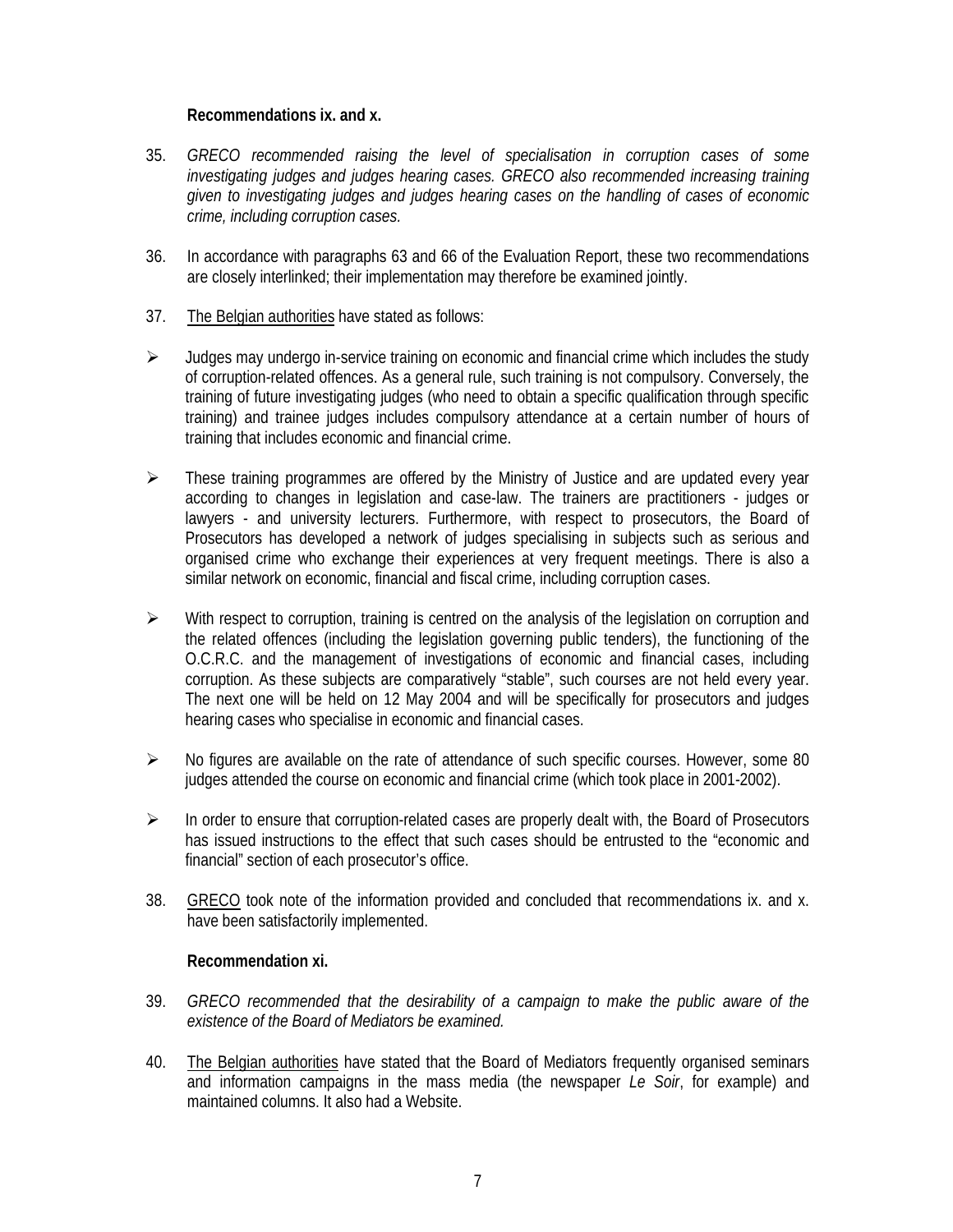41. GRECO took note of the information provided and concluded that recommendation xi. has been implemented satisfactorily.

## **Recommendation xii.**

- 42. *GRECO recommended that the interagency unit should be institutionalised and used to put forward solutions for improving the exchange of information on corruption.*
- 43. The Belgian authorities have stated that two specific agencies (the network of specialised judges and the interdepartmental unit) were merged in 2003 in order to avoid the proliferation of bodies with complementary tasks. The new network is composed of representatives of the prosecuting authorities (all the districts (27) and jurisdictions (5) of the Kingdom are members), the criminal policy department, the federal police (central office for combating economic and financial crime and the O.C.R.C.), the Ministry of Finance, the banking commission and the financial information handling unit. Its responsibilities are to support the Board of Prosecutors and public prosecutors in the performance of their duties. It is structured as follows: (1) a coordinating team, chaired by the attending judges for economic and financial matters of the Board of Prosecutors, meets five times a year. It manages day-to-day business: the need to draw up draft memoranda, take legislative initiatives and give expert opinions to judges with specific problems in the context of actual cases. Two meeting had taken place in 2003 and, with respect to combating corruption, had resulted in the issuing of information on the O.C.R.C., the organisation of a day's training on legislation on corruption, public tenders and the O.C.R.C. and the management of investigations of economic and financial cases, including corruption. (2) A general assembly which meets once a year. It is composed of the coordinating team and contact points from each district and jurisdiction in the Kingdom. The first general assembly was held on 20 May 2003, when the network and the draft vade-mecum on financial investigations, including corruption, were presented.
- 44. GRECO took note of the information provided and concluded that recommendation xii. has been implemented satisfactorily

## **Recommendation xiii.**

- 45. *GRECO recommended that measures (if necessary of a legislative nature) should be taken to facilitate cooperation between (a) the law-enforcement and judicial authorities and (b) the tax authorities. Moreover, that access to information held by telecommunication companies be facilitated through a centralised access system.*
- 46. The Belgian authorities have mentioned:
- $\triangleright$  With respect to legislative measures to facilitate cooperation between the law-enforcement authorities and the tax authorities, two protocols were concluded in 2000 between the Ministries of Finance and Justice, the main aim of which was to combat tax evasion and, in particular, VAT fraud. Two ad hoc units had been formed composed of police and Ministry of Finance staff who worked closely with prosecutors.
- $\triangleright$  The Act "to make tax authority officials available to the police" was passed on 13 March 2002 and published on 29 March of the same year. Article 2 provides: "Officials from the tax authorities,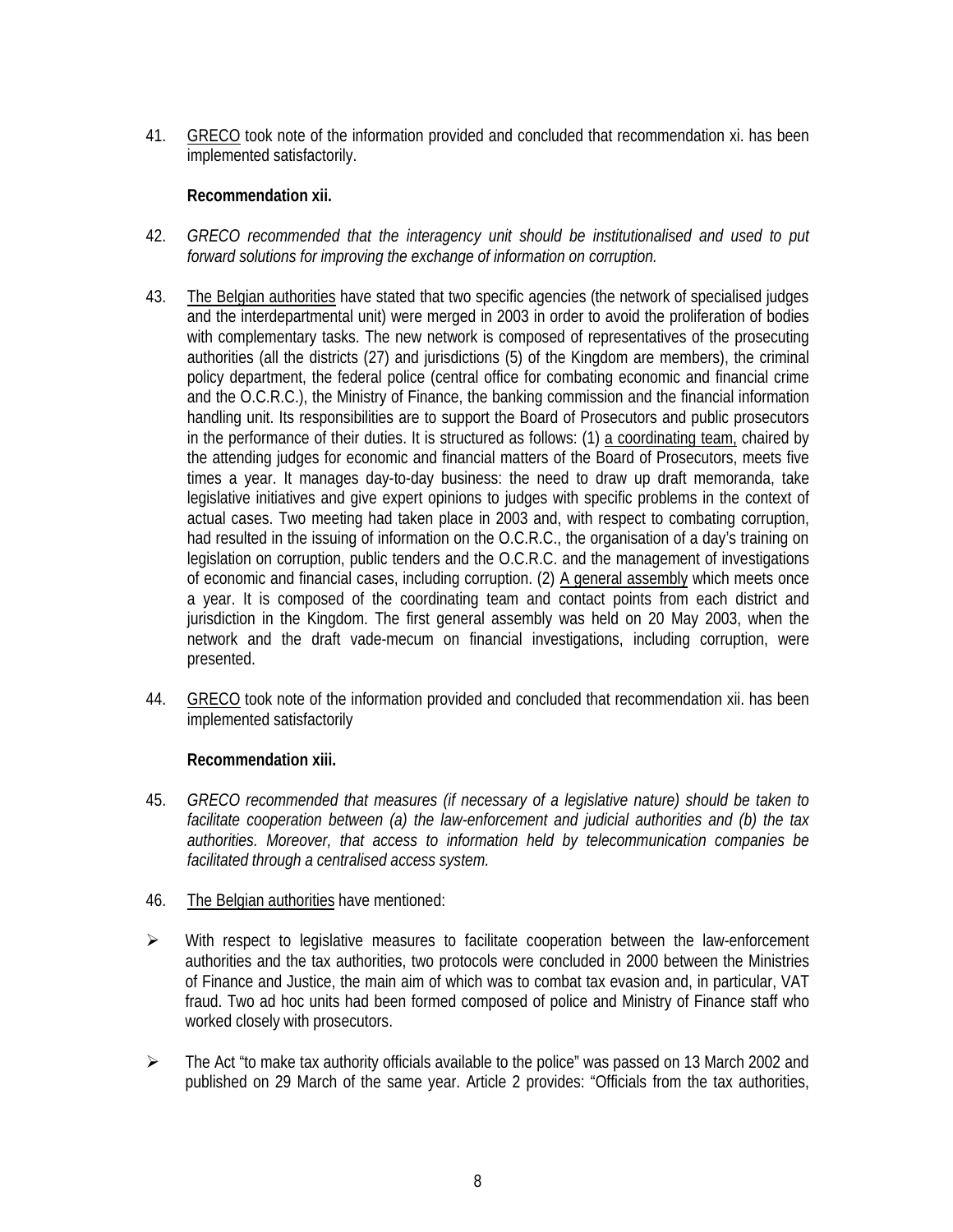appointed by the Minister of Finance, shall be made available to the federal police for the purposes of assisting them in combating organised economic and financial crime".

- $\triangleright$  As for access to information from telecommunications companies, in 2002 the Minister of Justice announced to the Senate the introduction of a central telephone-tapping room, the "Central Technical Interception Facility", to intercept communications between fixed and mobile telephones, and e-mail. An invitation to tender had then been launched for its creation and the contract had recently been awarded. In addition, a Royal Decree of 9 January 2003 provided for the establishment within each telecommunications network operator and service provider, including the Internet (but with a number of restrictions), of a "Coordination and Justice Unit". The units' tasks include in particular facilitating collaboration between operators and service providers and the relevant judicial authorities.
- 47. GRECO took note of the information provided and concluded that recommendation xiii. has been implemented satisfactorily.

#### **Recommendation xiv.**

- 48. *GRECO recommended studying the need for reinforced cooperation between the Court of Auditors and the police units as well as the prosecutors in charge of the fight against corruption in order to ensure that they receive, in a systematic way, information which might be useful in detecting cases of corruption, even if they do not constitute criminal offences.*
- 49. The Belgian authorities have wanted first of all to make it clear that the Belgian Court of Auditors performs duties similar to those of Courts of Auditors in other countries. The controls it exercises concern the expenditure and revenue of the Federal, Community and Regional Governments, and those of permanent provincial deputations. It exercises financial controls (checking to see that state finances are accurate, reliable and complete), control of legality (checking to see that public expenditure and revenue comply with the Budget) and control of "good use of public moneys" (checking the use of financial, human and material resources) and public agencies. The results of these three forms of control are regularly reported to the parliamentary assemblies (either in the form of integrated summaries in the annual "Cahiers d'observations" or in the form of special publications). According to the law, the Court's annual reports are published and may therefore be used by the police or other specialised investigation agencies since an irregularity in the accounts might conceal an offence. Furthermore, the members of the Court, like all other public officials, have a duty to report to the relevant judicial authorities any offences of which they become aware in the performance of their duties.
- 50. As an example of the consolidation of cooperation between the Court of Auditors and the police and judges responsible for combating corruption, the Belgian authorities have underlined that the Court of Auditors had reported two cases with financial implications – and which might therefore be connected with corruption – to the relevant judicial authorities and that the latter had undertaken criminal investigations on the basis of that information.
- 51. GRECO took note of the information provided and concluded that recommendation xiv. has been implemented satisfactorily.